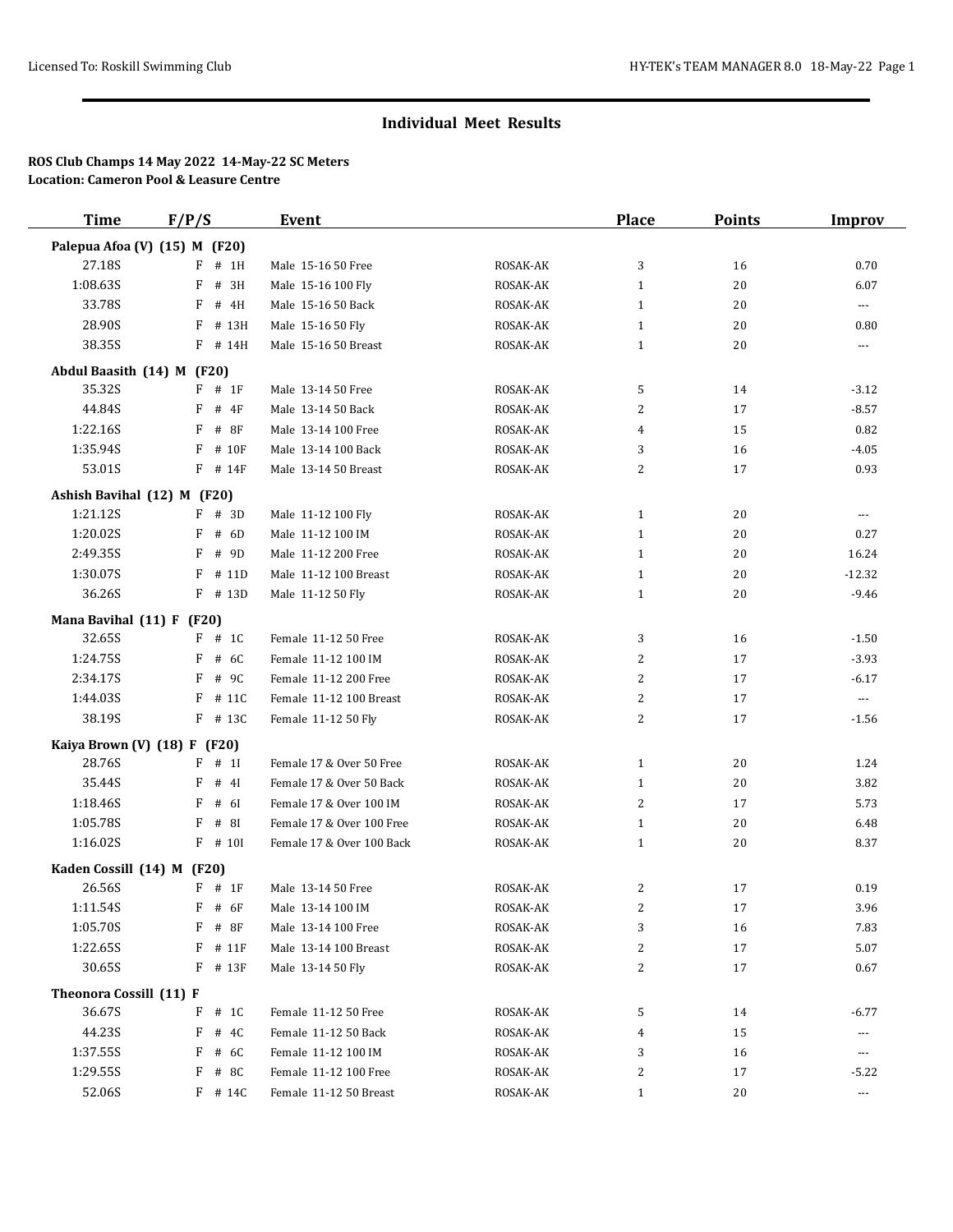| <b>Time</b>                         | F/P/S       | Event                       |                 | <b>Place</b>   | <b>Points</b> | <b>Improv</b> |
|-------------------------------------|-------------|-----------------------------|-----------------|----------------|---------------|---------------|
| Leah Crowie (13) F (F20)            |             |                             |                 |                |               |               |
| 30.73S                              | $F$ # 1E    | Female 13-14 50 Free        | ROSAK-AK        | 2              | 17            | 0.80          |
| 38.39S                              | F<br># 4E   | Female 13-14 50 Back        | ROSAK-AK        | $\overline{2}$ | 17            | $-0.92$       |
| 1:11.31S                            | F<br># 8E   | Female 13-14 100 Free       | ROSAK-AK        | 2              | 17            | 4.33          |
| 1:33.13S                            | # 11E<br>F  | Female 13-14 100 Breast     | ROSAK-AK        | 1              | 20            | 3.68          |
| 41.69S                              | F # 14E     | Female 13-14 50 Breast      | ROSAK-AK        | $\mathbf{1}$   | 20            | 1.90          |
| Alex Dunkley (17) M                 |             |                             |                 |                |               |               |
| 26.40S                              | F<br># 1    | Male 17 & Over 50 Free      | ROSAK-AK        | 2              | 17            | $-4.98$       |
| 1:00.47S                            | # 3<br>F    | Male 17 & Over 100 Fly      | <b>ROSAK-AK</b> | 1              | 20            | $-18.67$      |
| 1:00.30S                            | F<br># 8J   | Male 17 & Over 100 Free     | ROSAK-AK        | $\overline{2}$ | 17            | $-6.89$       |
| 28.42S                              | F<br># 13]  | Male 17 & Over 50 Fly       | ROSAK-AK        | 2              | 17            | $-6.32$       |
| 33.17S                              | $F$ # 14]   | Male 17 & Over 50 Breast    | ROSAK-AK        | $\mathbf{1}$   | 20            | $-11.98$      |
|                                     |             |                             |                 |                |               |               |
| Jinitha Hewa (15) M (F20)<br>30.27S | $F$ # 1H    | Male 15-16 50 Free          | ROSAK-AK        | 4              | 15            | 0.57          |
| 39.63S                              | F<br># 4H   | Male 15-16 50 Back          | ROSAK-AK        | 3              | 16            | 3.56          |
| 1:06.38S                            | # 8H<br>F   | Male 15-16 100 Free         | ROSAK-AK        | 3              | 16            | $-0.16$       |
| 2:33.35S                            | # 9H<br>F   | Male 15-16 200 Free         | ROSAK-AK        | 3              | 16            | 5.54          |
| 43.60S                              | F<br># 14H  | Male 15-16 50 Breast        | ROSAK-AK        | 3              | 16            | 0.80          |
|                                     |             |                             |                 |                |               |               |
| Saniru Hewa (16) M (F20)            |             |                             |                 |                |               |               |
| 25.49S                              | F # 1H      | Male 15-16 50 Free          | ROSAK-AK        | 2              | 17            | $-0.05$       |
| 1:11.33S                            | # 6H<br>F   | Male 15-16 100 IM           | ROSAK-AK        | $\overline{2}$ | 17            | $-2.11$       |
| 1:00.31S                            | # 8H<br>F   | Male 15-16 100 Free         | ROSAK-AK        | 2              | 17            | 4.45          |
| 2:09.53S                            | # 9H<br>F   | Male 15-16 200 Free         | ROSAK-AK        | $\overline{c}$ | 17            | 8.53          |
| 32.10S                              | F # 13H     | Male 15-16 50 Fly           | ROSAK-AK        | 2              | 17            | 1.78          |
| Olivia Jiang $(12) F (F20)$         |             |                             |                 |                |               |               |
| 31.72S                              | F<br># 1C   | Female 11-12 50 Free        | ROSAK-AK        | $\mathbf{1}$   | 20            | 0.08          |
| 1:17.46S                            | # 6C<br>F   | Female 11-12 100 IM         | ROSAK-AK        | $\mathbf{1}$   | 20            | $-1.64$       |
| 1:07.47S                            | F<br># 8C   | Female 11-12 100 Free       | ROSAK-AK        | 1              | 20            | 0.30          |
| 2:25.22S                            | F<br># 9C   | Female 11-12 200 Free       | ROSAK-AK        | 1              | 20            | 1.14          |
| 1:26.53S                            | $F$ # 11C   | Female 11-12 100 Breast     | ROSAK-AK        | $\mathbf{1}$   | 20            | $-0.20$       |
| Daniel Kregting (14) M (F20)        |             |                             |                 |                |               |               |
| 27.68S                              | $F$ # 1F    | Male 13-14 50 Free          | ROSAK-AK        | 3              | 16            | $-0.38$       |
| 1:03.61S                            | $F$ # 3F    | Male 13-14 100 Fly          | ROSAK-AK        | -1             | 20            | $-0.42$       |
| 1:15.92S                            | $F$ # 6F    | Male 13-14 100 IM           | ROSAK-AK        | 3              | 16            | 5.40          |
| 2:19.87S                            | $F$ # 9 $F$ | Male 13-14 200 Free         | ROSAK-AK        | 2              | 17            | 10.65         |
| 29.95S                              | $F$ # 13F   | Male 13-14 50 Fly           | ROSAK-AK        | $\mathbf{1}$   | 20            | 0.41          |
| Astrid Kyle (17) F (F20)            |             |                             |                 |                |               |               |
| 30.84S                              | F # 1I      | Female 17 & Over 50 Free    | ROSAK-AK        | 2              | 17            | 0.89          |
| 1:17.93S                            | F<br># 6I   | Female 17 & Over 100 IM     | ROSAK-AK        | $\mathbf{1}$   | 20            | ---           |
| 1:26.65S                            | # 111<br>F  | Female 17 & Over 100 Breast | ROSAK-AK        | $\mathbf{1}$   | 20            | 2.11          |
| 41.39S                              | $F$ # 14I   | Female 17 & Over 50 Breast  | ROSAK-AK        | $\mathbf{1}$   | 20            | 2.48          |
|                                     |             |                             |                 |                |               |               |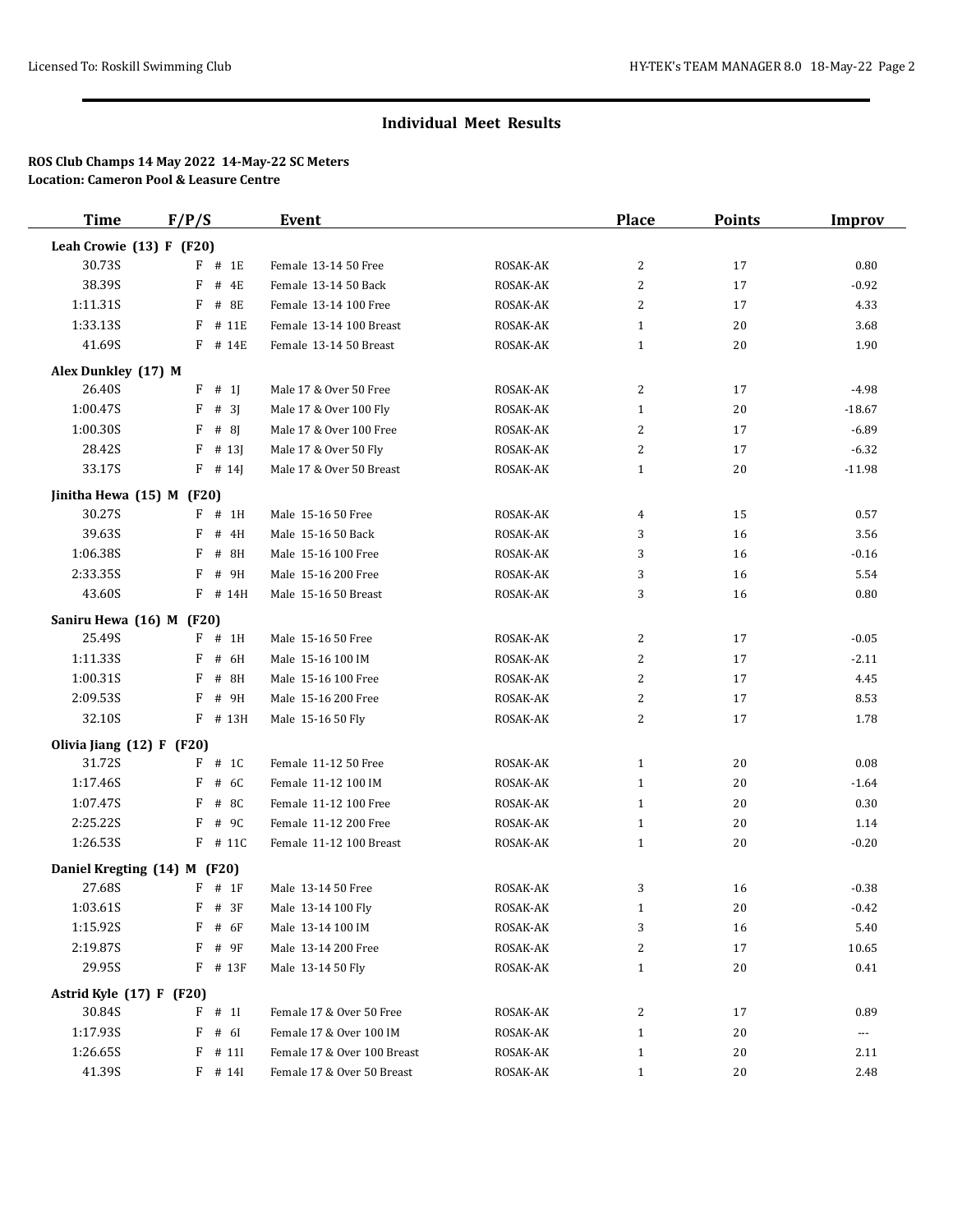| <b>Time</b>                    | F/P/S                          | <b>Event</b>              |          | <b>Place</b>      | <b>Points</b> | <b>Improv</b>  |
|--------------------------------|--------------------------------|---------------------------|----------|-------------------|---------------|----------------|
| Ravi Lafailii (11) F           |                                |                           |          |                   |               |                |
| 36.75S                         | $F$ # 1C                       | Female 11-12 50 Free      | ROSAK-AK | 6                 | 13            | $---$          |
| 40.07S                         | F<br># 4C                      | Female 11-12 50 Back      | ROSAK-AK | 3                 | 16            | $---$          |
| 1:39.34S                       | # 6C<br>F                      | Female 11-12 100 IM       | ROSAK-AK | 4                 | 15            | $---$          |
| 1:32.37S                       | # 10C<br>F                     | Female 11-12 100 Back     | ROSAK-AK | 2                 | 17            | $---$          |
| 54.11S                         | F # 14C                        | Female 11-12 50 Breast    | ROSAK-AK | 2                 | 17            | ---            |
|                                | Jacob Laurence (17) M (F20)    |                           |          |                   |               |                |
| 25.42S                         | $F$ # 1]                       | Male 17 & Over 50 Free    | ROSAK-AK | 1                 | 20            | $---$          |
| 28.26S                         | F<br># 4                       | Male 17 & Over 50 Back    | ROSAK-AK | 1                 | 20            | ---            |
| 59.98S                         | F<br>#8                        | Male 17 & Over 100 Free   | ROSAK-AK | 1                 | 20            | ---            |
| 1:00.31S                       | F<br># 10                      | Male 17 & Over 100 Back   | ROSAK-AK | $\mathbf{1}$      | 20            | ---            |
| 28.07S                         | $F$ # 13]                      | Male 17 & Over 50 Fly     | ROSAK-AK | $\mathbf{1}$      | 20            | ---            |
| Seungjoon Lee (15) M           |                                |                           |          |                   |               |                |
| 31.17S                         | F<br>$#$ 1H                    | Male 15-16 50 Free        | ROSAK-AK | 5                 | 14            | ---            |
| 39.57S                         | F<br># 4H                      | Male 15-16 50 Back        | ROSAK-AK | 2                 | 17            | ---            |
| 1:15.16S                       | # 8H<br>F                      | Male 15-16 100 Free       | ROSAK-AK | 4                 | 15            | ---            |
| 1:30.00S                       | # 11H<br>F                     | Male 15-16 100 Breast     | ROSAK-AK | 1                 | 20            | $---$          |
| 41.94S                         | # 14H<br>F                     | Male 15-16 50 Breast      | ROSAK-AK | 2                 | 17            | $---$          |
| Austin Li (9) M                |                                |                           |          |                   |               |                |
| 18.67S                         | # 2B<br>F                      | Male 25 Free              | ROSAK-AK | $\overline{c}$    | 17            | $---$          |
| 25.40S                         | # $5B$<br>F                    | Male 25 Breast            | ROSAK-AK | 2                 | 17            | ---            |
| 23.02S                         | # 7B<br>F                      | Male 25 Fly               | ROSAK-AK | 1                 | 20            | $---$          |
| 24.19S                         | # 12B<br>F                     | Male 25 Back              | ROSAK-AK | $\overline{c}$    | 17            | $\overline{a}$ |
| 57.34S                         | F # 14B                        | Male 10 & Under 50 Breast | ROSAK-AK | 1                 | 20            | $\cdots$       |
|                                | Nemanya Markovich (13) M (F20) |                           |          |                   |               |                |
| 25.64S                         | # 1F<br>F                      | Male 13-14 50 Free        | ROSAK-AK | 1                 | 20            | $-2.43$        |
| 1:02.41S                       | $\,$ F<br># 6F                 | Male 13-14 100 IM         | ROSAK-AK | 1                 | 20            | $-2.31$        |
| 1:00.28S                       | F<br># 8F                      | Male 13-14 100 Free       | ROSAK-AK | 2                 | 17            | $-0.36$        |
| 1:06.42S                       | F<br># 10F                     | Male 13-14 100 Back       | ROSAK-AK | $\overline{c}$    | 17            | $-12.91$       |
| 1:10.75S                       | $F$ # 11 $F$                   | Male 13-14 100 Breast     | ROSAK-AK | $\mathbf{1}$      | 20            | $-3.81$        |
|                                |                                |                           |          |                   |               |                |
| Rayan Narayan (12) M<br>41.28S | $F$ # 1D                       | Male 11-12 50 Free        | ROSAK-AK | 1                 | 20            | $---$          |
| 47.87S                         | $F$ # 4D                       | Male 11-12 50 Back        | ROSAK-AK | 1                 | 20            |                |
| 1:34.44S                       | $F$ # 8D                       | Male 11-12 100 Free       | ROSAK-AK | 2                 | 17            | ---            |
| 3:38.36S                       | # 9D<br>F                      | Male 11-12 200 Free       | ROSAK-AK | 2                 | 17            |                |
| 1:55.97S                       | $F$ # 10D                      | Male 11-12 100 Back       | ROSAK-AK | 2                 | 17            |                |
|                                |                                |                           |          |                   |               |                |
| Sahil Nishat (14) M<br>37.22S  | $F$ # 1F                       | Male 13-14 50 Free        | ROSAK-AK |                   |               |                |
| 16.24S                         | # 2B<br>F                      | Male 25 Free              | ROSAK-AK | 6<br>$\mathbf{1}$ | 13<br>20      |                |
| 22.98S                         | # 5B<br>F                      | Male 25 Breast            | ROSAK-AK | $\mathbf{1}$      | 20            |                |
| 19.84S                         | $F$ # 12B                      | Male 25 Back              | ROSAK-AK | $\mathbf{1}$      | 20            |                |
| 52.85S                         | $F$ # 13 $F$                   | Male 13-14 50 Fly         | ROSAK-AK | 3                 | 16            | ---            |
|                                |                                |                           |          |                   |               |                |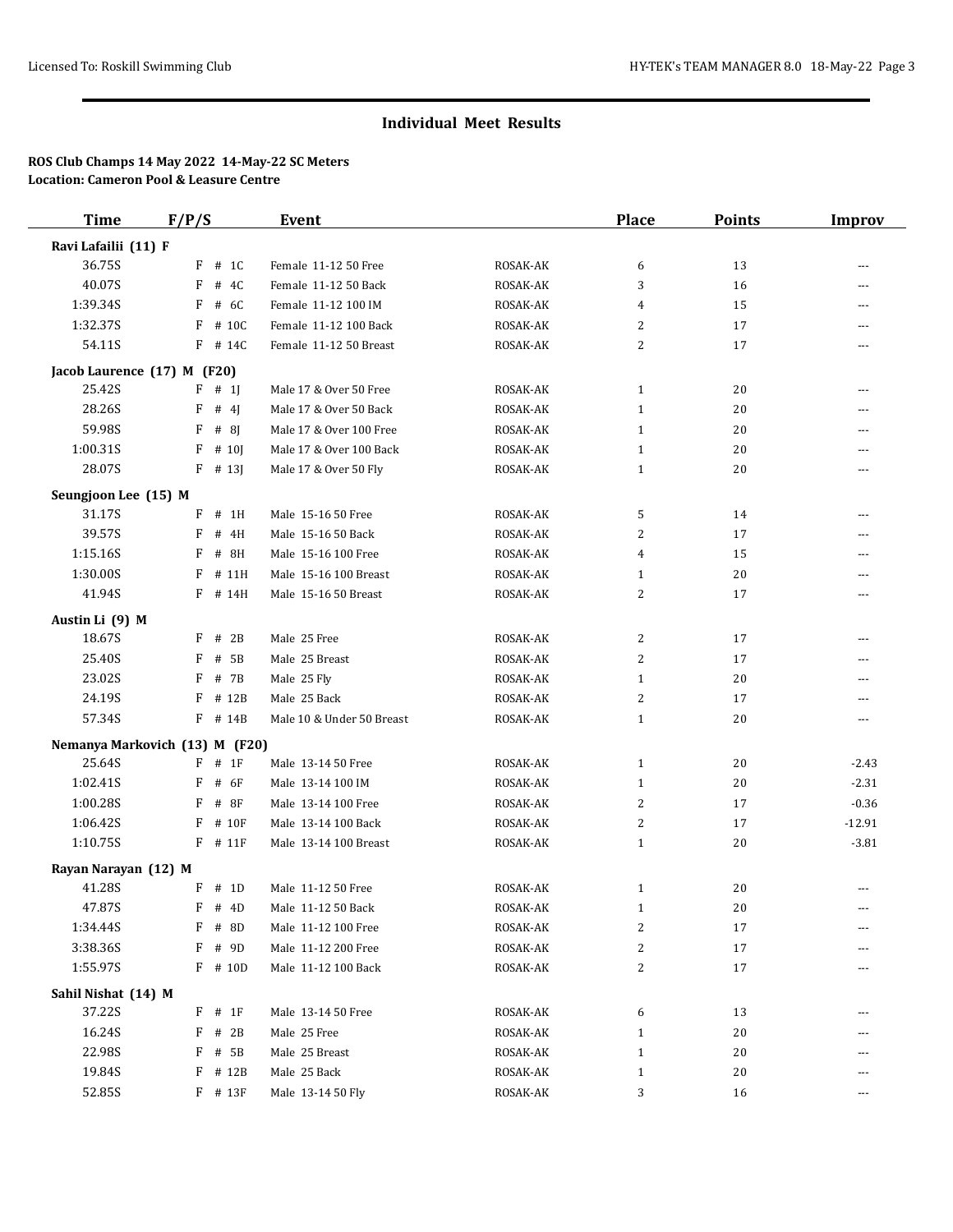| <b>Time</b>                     | F/P/S |           | <b>Event</b>           |          | <b>Place</b> | <b>Points</b> | <b>Improv</b>        |
|---------------------------------|-------|-----------|------------------------|----------|--------------|---------------|----------------------|
| Thehan Perera (12) M            |       |           |                        |          |              |               |                      |
| 1:16.61S                        | F     | # 8D      | Male 11-12 100 Free    | ROSAK-AK | $\mathbf{1}$ | 20            | $---$                |
| 1:27.82S                        | F     | # 10D     | Male 11-12 100 Back    | ROSAK-AK | $\mathbf{1}$ | 20            | $---$                |
| 49.06S                          |       | $F$ # 14D | Male 11-12 50 Breast   | ROSAK-AK | $\mathbf{1}$ | 20            | $---$                |
| Abubakr Shaikh (14) M           |       |           |                        |          |              |               |                      |
| 54.29S                          | F     | # 4F      | Male 13-14 50 Back     | ROSAK-AK | 3            | 16            | $---$                |
| 1:53.07S                        | F     | #8F       | Male 13-14 100 Free    | ROSAK-AK | 5            | 14            |                      |
| 1:11.64S                        |       | $F$ # 14F | Male 13-14 50 Breast   | ROSAK-AK | 3            | 16            | ---                  |
| Muhammad Shaikh (11) M          |       |           |                        |          |              |               |                      |
| 58.62S                          |       | $F$ # 1D  | Male 11-12 50 Free     | ROSAK-AK | 7            | 12            | $---$                |
| 1:17.35S                        |       | $F$ # 4D  | Male 11-12 50 Back     | ROSAK-AK | 4            | 15            | $---$                |
| Ethan Stocks (14) M (F20)       |       |           |                        |          |              |               |                      |
| 1:05.76S                        |       | $F$ # 3F  | Male 13-14 100 Fly     | ROSAK-AK | 2            | 17            | $-1.55$              |
| 28.82S                          | F     | # 4F      | Male 13-14 50 Back     | ROSAK-AK | $\mathbf{1}$ | 20            | $-0.77$              |
| 58.06S                          | F     | # 8F      | Male 13-14 100 Free    | ROSAK-AK | $\mathbf{1}$ | 20            | 0.50                 |
| 2:14.99S                        | F     | # 9F      | Male 13-14 200 Free    | ROSAK-AK | $\mathbf{1}$ | 20            | 11.24                |
| 1:03.78S                        |       | $F$ # 10F | Male 13-14 100 Back    | ROSAK-AK | $\mathbf{1}$ | 20            | 2.78                 |
| Aniar Sua (12) F                |       |           |                        |          |              |               |                      |
| 35.99S                          |       | $F$ # 1C  | Female 11-12 50 Free   | ROSAK-AK | 4            | 15            | ---                  |
| 38.43S                          |       | $F$ # 4C  | Female 11-12 50 Back   | ROSAK-AK | 1            | 20            | ---                  |
| 40.89S                          |       | F # 13C   | Female 11-12 50 Fly    | ROSAK-AK | 3            | 16            | ---                  |
| Lefauulaomania Tagiilima (13) M |       |           | (F20)                  |          |              |               |                      |
| 30.47S                          |       | $F$ # 1F  | Male 13-14 50 Free     | ROSAK-AK | 4            | 15            | $-1.90$              |
| 1:19.43S                        |       | $F$ # 3F  | Male 13-14 100 Fly     | ROSAK-AK | 3            | 16            | $\scriptstyle\cdots$ |
| 1:17.41S                        | F     | # 6F      | Male 13-14 100 IM      | ROSAK-AK | 4            | 15            | $-5.34$              |
| 1:28.76S                        | F     | # 11F     | Male 13-14 100 Breast  | ROSAK-AK | 3            | 16            | $-4.99$              |
| 39.18S                          |       | $F$ # 14F | Male 13-14 50 Breast   | ROSAK-AK | $\mathbf{1}$ | 20            | $-5.17$              |
| Laura Watts (14) F (F20)        |       |           |                        |          |              |               |                      |
| 30.38S                          |       | $F$ # 1E  | Female 13-14 50 Free   | ROSAK-AK | $\mathbf{1}$ | 20            | 0.83                 |
| 1:15.85S                        | F     | # 6E      | Female 13-14 100 IM    | ROSAK-AK | $\mathbf{1}$ | 20            | 0.57                 |
| 1:08.395                        | F     | # 8E      | Female 13-14 100 Free  | ROSAK-AK | $\mathbf{1}$ | 20            | 3.54                 |
| 2:27.53S                        | F     | # 9E      | Female 13-14 200 Free  | ROSAK-AK | $\mathbf{1}$ | 20            | 9.93                 |
| 42.16S                          |       | $F$ # 14E | Female 13-14 50 Breast | ROSAK-AK | 2            | 17            | $-1.77$              |
| Alex Winn (15) F (F20)          |       |           |                        |          |              |               |                      |
| 31.65S                          | F     | # 1G      | Female 15-16 50 Free   | ROSAK-AK | $\mathbf{1}$ | 20            | 1.77                 |
| 37.54S                          | F     | # $4G$    | Female 15-16 50 Back   | ROSAK-AK | $\mathbf{1}$ | 20            | 5.52                 |
| 1:23.75S                        | F     | # 6G      | Female 15-16 100 IM    | ROSAK-AK | $\mathbf{1}$ | 20            | 8.43                 |
| 1:20.97S                        |       | $F$ # 10G | Female 15-16 100 Back  | ROSAK-AK | $\mathbf{1}$ | 20            | 12.24                |
| 38.90S                          |       | $F$ # 13G | Female 15-16 50 Fly    | ROSAK-AK | $\mathbf{1}$ | 20            | 3.84                 |